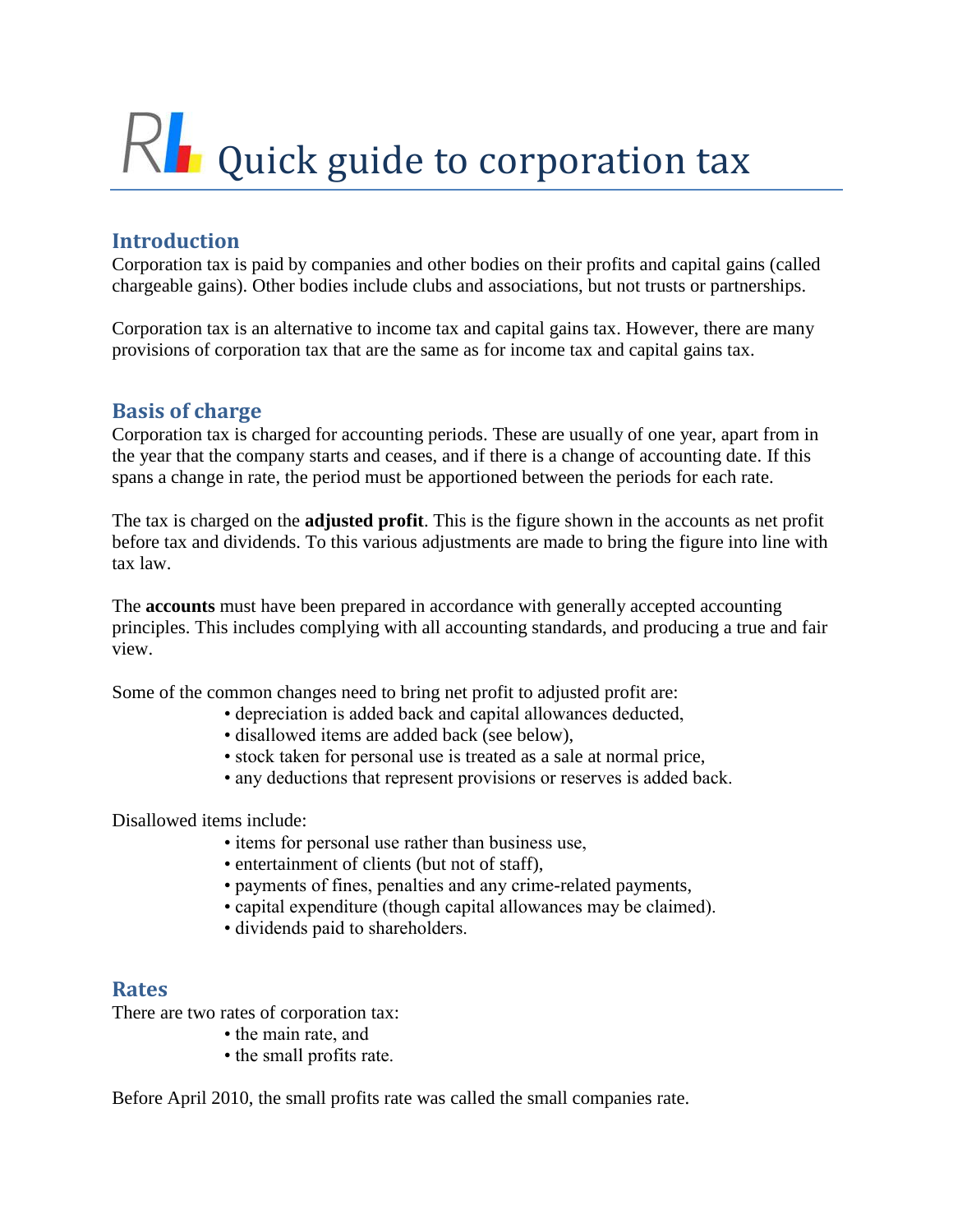The rates are charged for a **financial year** which runs from 1 April to the following 31 March. So Financial Year 2011 means the period from 1 April 2011 to 31 March 2012.

| <b>Financial year</b> | <b>Main rate</b> | <b>Small profits</b><br>rate |
|-----------------------|------------------|------------------------------|
| 2011                  | 26%              | 20%                          |
| 2010                  | 28%              | 21%                          |
| 2009                  | 28%              | 21%                          |
| 2008                  | 28%              | 21%                          |
| 2007                  | 30%              | 20%                          |
| 2006                  | 30%              | 19%                          |

These are the rates for recent years:

Rates for all previous years back to the tax's introduction in 1965 are given in *Rates of corporation tax.*

The present Chancellor has said that he intends to cut the main rate by one percentage point each year until it reaches 23% by 2014. No statement has been made about the small profits rate.

The **main rate** is paid on *all* profits if they exceed £1.5 million in 2011. So if a company makes an adjusted profit of £10 million, it pays tax of £2.6 million.

The **small profits rate** is paid on all profits if they are less than £300,000. (It was less correctly called small companies rate before 1 April 2010.)

Note that corporation tax is charged on the *whole* of taxable profits. It is not charged on slices of income, like income tax.

#### **Marginal relief and rates**

For profits between £300,000 and £1.5 million, corporation tax is calculated at the main rate minus **marginal relief**.

Marginal relief is calculated as:

```
Marginal relief = (Upper limit – Augmented Profits) x Total Profits x Standard Fraction
                                       Augmented Profits
```
**Augmented profits** means the company's total profits (as adjusted for corporation tax) *plus*  franked investment income from outside its group. Franked investment income basically just means taxed dividends. From 1 June 2009 this includes foreign dividends. Augmented profits was previously known simply as "profits". The Upper Limit is £1.5 million. The Standard Fraction for financial year 2011 is 3/200.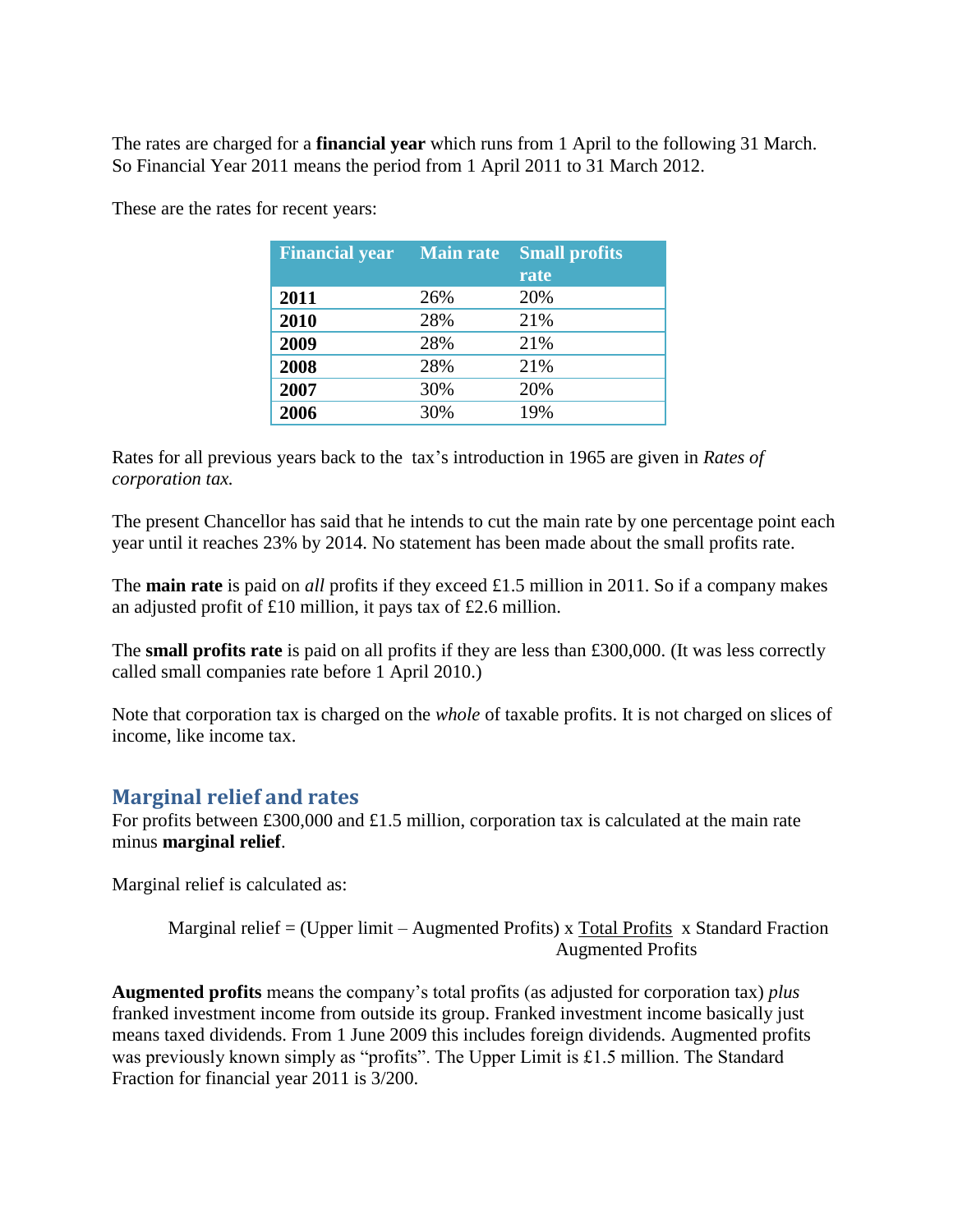What this means is that the rate that applies for profits between £300,000 and £1.5 million is somewhere between 20% and 26%.

Mathematically, the **marginal rate** in this band is 27.5%. This means that every *extra* £100 profit *between these limits* results in another £27.50 corporation tax.

This can be shown if we imagine a company with taxable total profit of £1 million. It has no franked investment income, so its augmented profits are also £1 million.

The marginal relief is

 $£1.5$  million - £1 million) x  $3/200$  $= £500,000 \times 3/200$  $=$  £7,500

So the corporation tax payable is £1 million taxed at 26% less marginal relief:

£1 million x  $26\% = \text{\pounds}260,000$ less marginal relief =  $\angle 7,500$ Corporation tax  $\pounds 252,500$ 

And that is the proper and official way to calculate corporation tax.

Mathematically, we achieve the same answer if we tax the slice up to £300,000 at the small company's rate and the balance at the marginal rate. (This only works if there is no franked investment income.)

| £300,000 at 20%   | £60,000<br>$=$ |
|-------------------|----------------|
| £700,000 at 27.5% | $=$ £192,250   |
| £1 million tax at | £252,250       |

In practice, you use marginal relief to calculate corporation tax, and the marginal rate for tax planning.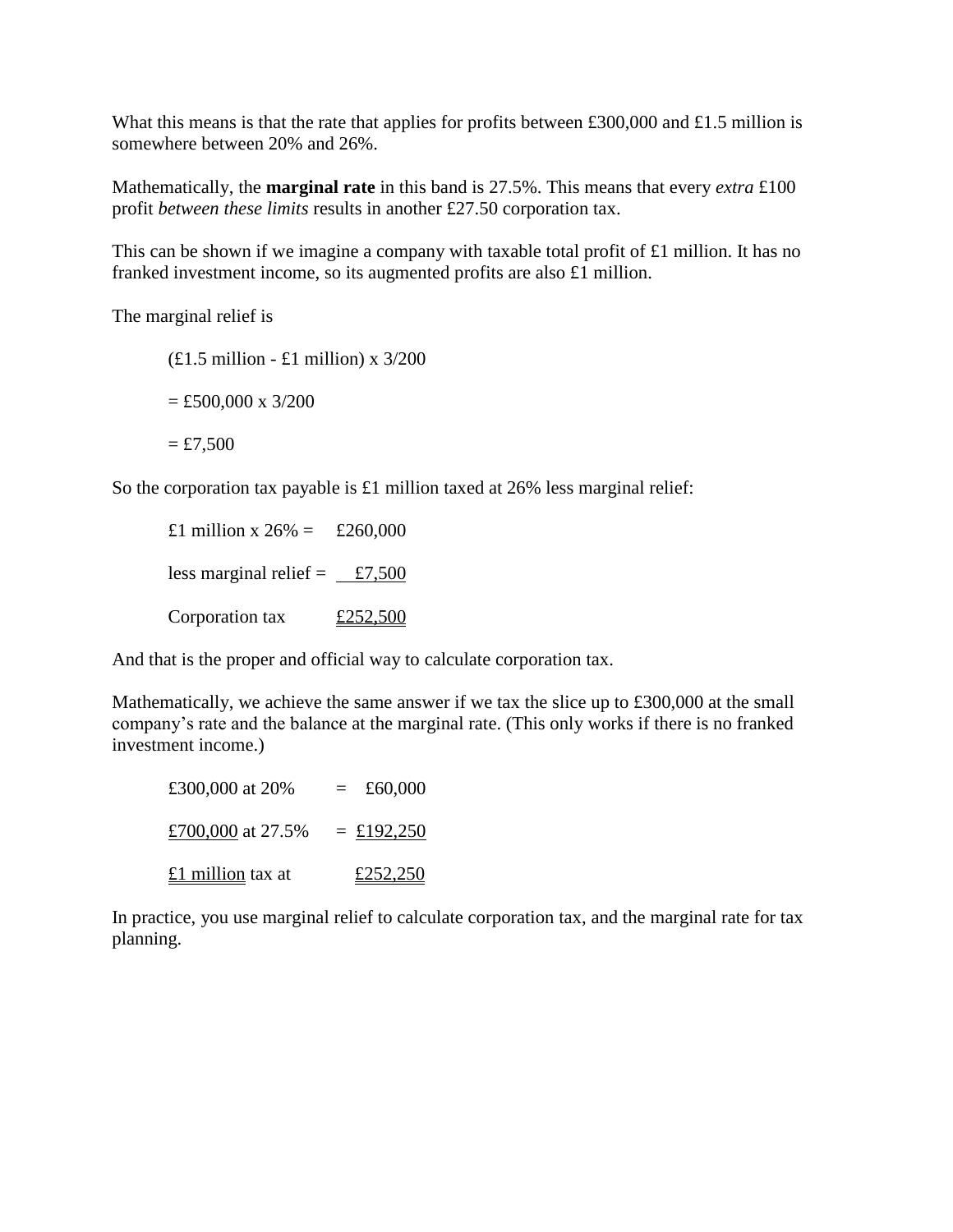| <b>Financial year</b> | <b>Standard fraction</b> | <b>Marginal rate</b> |
|-----------------------|--------------------------|----------------------|
| 2011                  | 3/200                    | 27.5%                |
| 2010                  | 7/400                    | 29.75%               |
| 2009                  | 7/400                    | 29.75%               |
| 2008                  | 7/400                    | 29.75%               |
| 2007                  | 1/40                     | 32.5%                |
| 2006                  | 11/400                   | 32.75%               |

The standard fractions and marginal rates for recent years are:

The rate for a **loan to participators** in a close company is 25%.

#### **Chargeable gains**

Chargeable gains are capital gains made by a body subject to corporation tax.

Only the gain that has accrued since April 1982 is taxed. The basis of the charge is disposal proceeds less acquisition cost. Both of these include relevant expenses, such as legal fees, installation, delivery, advertising and the suchlike. Such expenses cannot be claimed as revenue expenses.

The acquisition cost is index using the retail prices index to remove the element of inflation during the period of ownership. The acquisition cost is multiplied by the index for the month of disposal and multiplied by the index for the month of acquisition.

For example, a company buys premises for £1 million in January 1989 (index  $= 111.0$ ), and sells it for £3 million in January 2010 (index  $= 217.9$ )

The acquision cost is uplifted by 217.9/111.0 to £1,963,063.

The indexed chargeable gain is therefore:

| disposal proceeds:        | £3,000,000 |
|---------------------------|------------|
| indexed acquisition cost: | £1,963,063 |
| chargeable gain           | £1,036,937 |

In this example, indexation has almost halved the chargeable gain.

## **Associated companies**

Two companies are associated if either one owns the other, or they are both owned by the same company or individuals or an individual's close relation. For a group of individuals, it is necessary to consider the "minimum controlling combination". Where two close relations each own a business, from 1 April 2011, they are only considered associated if there is a measure of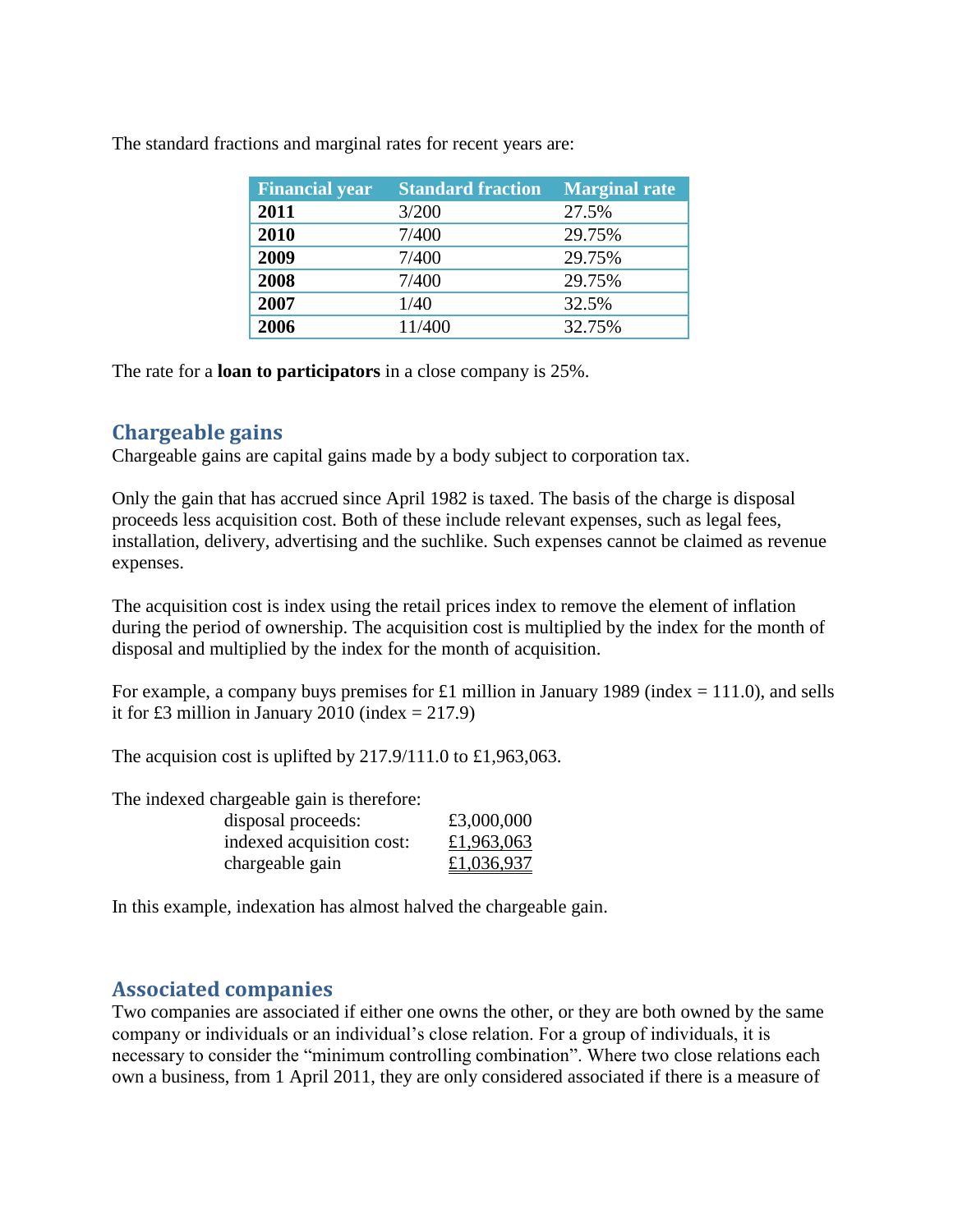interdependence between them. Previously a similar provision was contained in extra-statutory concession C9.

Where two or more companies are associated, various thresholds are divided by the number of companies.

So if three companies are associated, the £300,000 and £1.5 million thresholds for corporation tax rates become £100,000 and £500,000 for each company.

#### **Groups**

A company and its subsidiaries may form a **group** for the purposes of corporation tax (and also for accounting purposes and VAT).

The broad consequence of forming a group is that all companies in it are regarded as being one entity. This means that trades between group members must be eliminated, sums owed to each other are removed, dividends are paid to each other without any tax deducted or tax credit, and assets may move freely without any tax consequences. All this should be reflected in the consolidated accounts.

It also means that a loss made by one company in the group may (subject to exceptions) be offset against profits earned by another. This is imaginatively called **group relief.**

In general, group relief can only pass between companies where one owns 75% of the other, or they are both 75% owned by a third.

A company may claim **substantial shareholding exemption** if it disposes of shares in a company where it has held at least 10% of the share capital for 12 months.

There are many anti-avoidance provisions to prevent groups being used for artificial tax avoidance.

## **Transfer pricing**

Suppose a company has a subsidiary making engines in a country where there is no equivalent to corporation tax, or a much lower rate. It costs them £2,000 to make an engine, which they sell for £3,000.

Another subsidiary in the UK, buys this engines for a transfer price of £3,000, and spends another £2,000 turning them into machines which it sells for £6,000.

Overall the group has made £2,000 profit on a £6,000 sale. Of this £1,000 is subject to UK tax and £1,000 to foreign tax (if any).